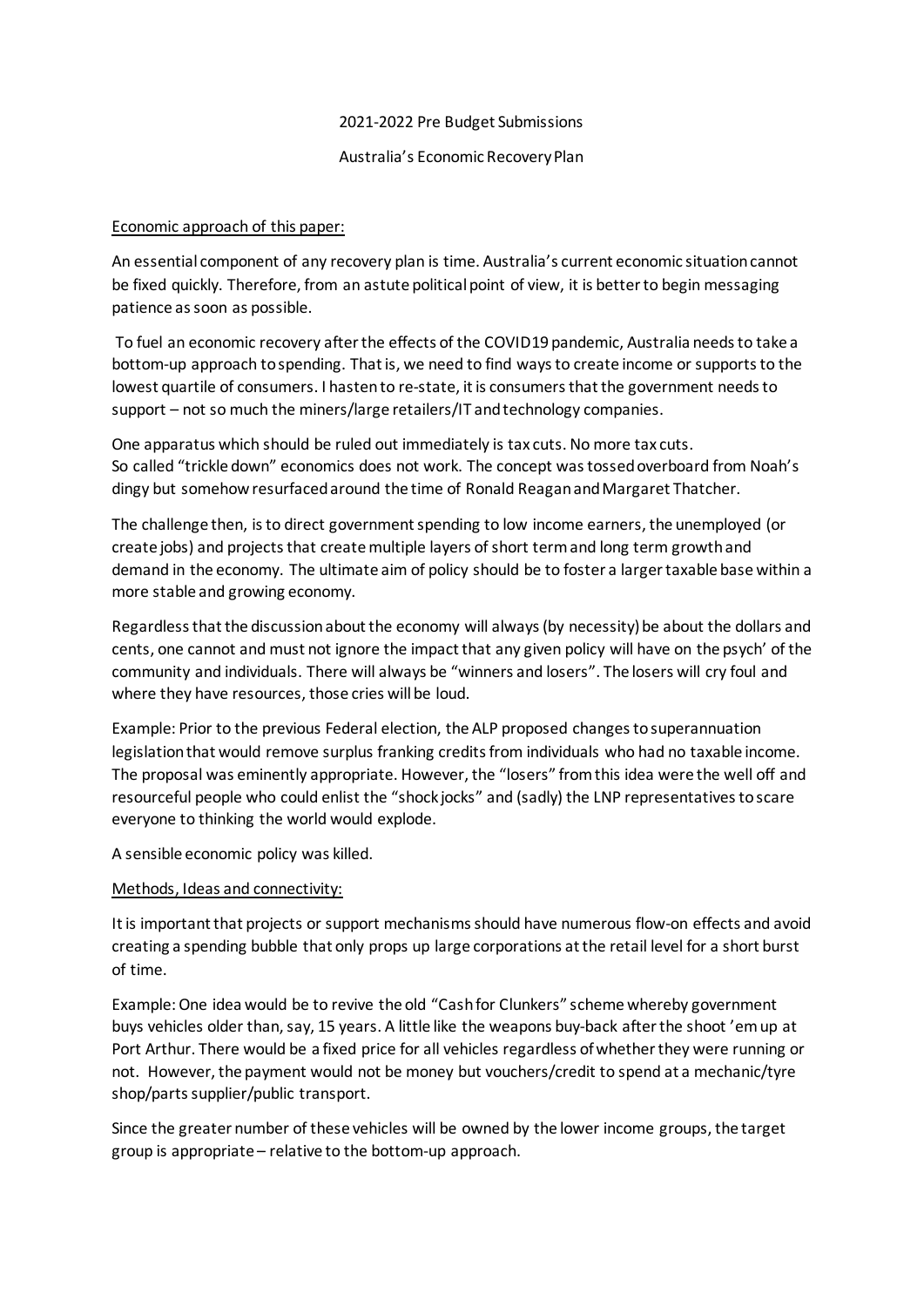In this scheme what you receive for the old clanger sitting in the yard, is a way to improve your replacement or other vehicle, or large credit for beginning to use public transport. This results in purchase power for the consumer but directs that spending back into the automotive industry. This maintains the need for staff in those direct-supply industries and the demand for parts – again feeding through to another level of that industry.

Spin-offs are; a) less unsafe vehicles on the road b) demand side economic boost c) less environmental waste sitting on the road or people's back yards d) the scheme avoids a "cash splash" that might be spent in areas where there are no or little flow-ons (eg food, alcohol, rent, movies).

You could even finesse the scheme a little further by allowing auto dismantlers to purchase any of these "government vehicles" for some modest amount, thereby recouping a part of the original outlay.

Flow-on effects can also be longer term and involve a mix of profit based industry and charitable organisations.

Example 2: Public housing / Community accommodation

The construction industry is a key part of the Australian economy. The following proposal can be Federal or State based.

Since there is an on-going need in all parts of Australia for community housing, expand any existing projects or start new ones to build different types of public housing. These can include;

- Stand alone houses
- Town house complexes
- Apartment blocks
- Conference centres with accommodation
- Fit-for-purpose housing (eg safe accommodation for DV victims)

The construction phase creates work for the building industry thus creating income streams for builders and sub-contractors. Construction also creates demand for materials and incidentals.

Whether building houses, apartments or conference centres, construction should be high quality and already fitted with infrastructure that makes possible future connection of say, solar panels, NBN and other technologies.

Public housing should be located as broadly as possible so as to spread the use of public transport, schools and other amenities.

A large supply of public housing / accommodation would have multiple uses such as student accommodation, shelters for victims of natural disasters, safe locations for DV victims.

### Overseas experience on public housing:

Since my son has dual citizenship in Australia and Finland, he left Australia in December 2019 to do his National Service time in Finland. He served his time at Santahamina (Helsinki). Although we have relatives who live in the vicinity and would have helped him with accommodation for his free weekends, the city of Helsinki made available a two bedroom flat for him and another ex-pat at no cost.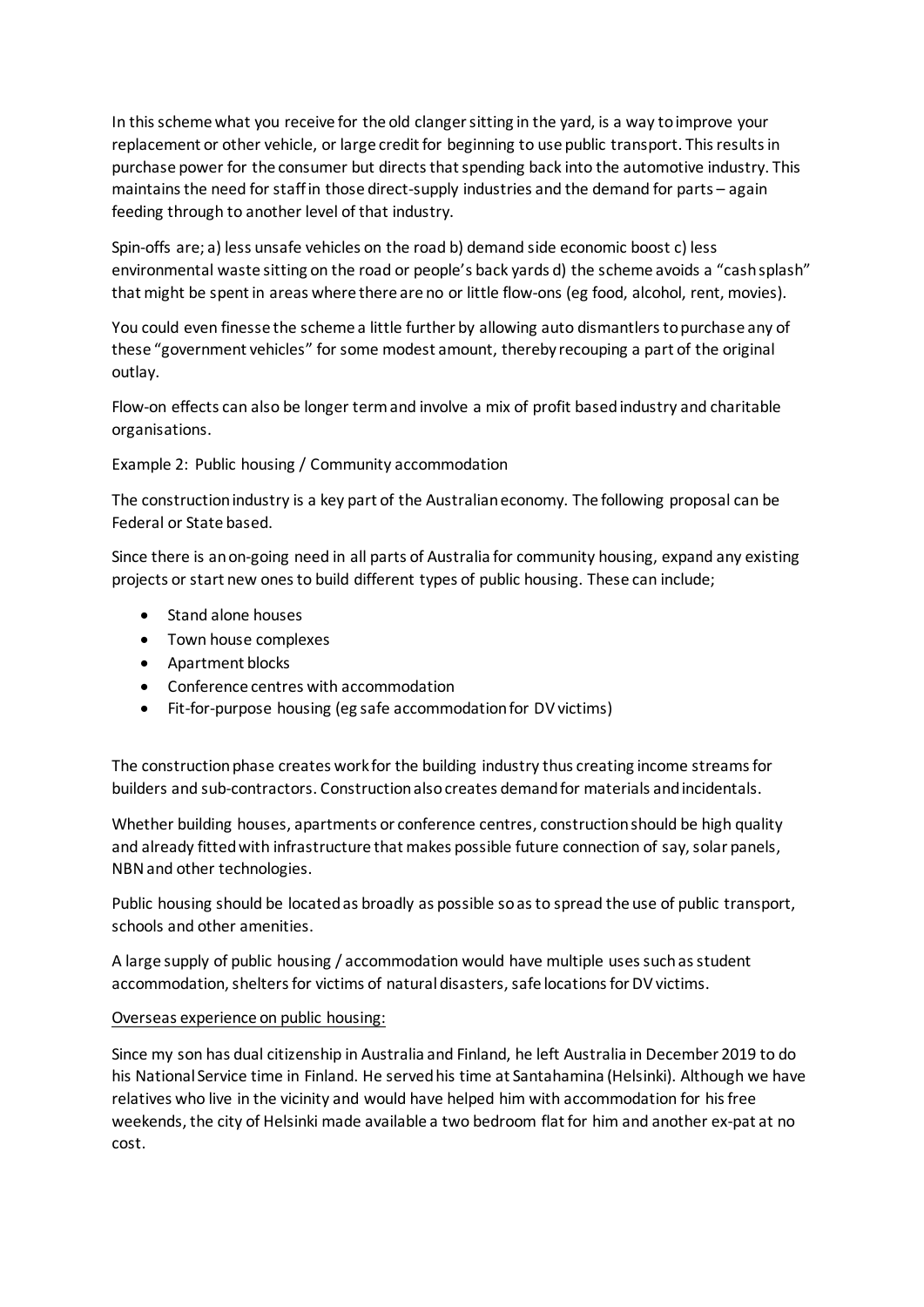The city of Helsinki decided some years ago to tackle the issue of homeless people by constructing sufficient community housing to make certain that no-one would have to suffer Finnish winters without a roof over their heads. This initiative now covers the otherwise homeless, DV victims as well as ex-patriot service men and women.

NB! It is popular in contemporary economic discussions of public assets to assert that the asset needs to make a "return on investment" along commercial principles. This is false thinking in relation to public assets since public assets aim to address some imbalance in the community or to provide some service or function that is available to everyone. Thinking along the "return on investment" lines leads to ideas like quotas on police to catch speeding motorists.

## Infrastructure:

Renewable energy projects. It's a no-brainer.

The Australian public has clearly shown an overall positive attitude towards renewable energy. People are putting solar panels on houses, aged care facilities, churches etc etc.

The vast volume of solar panels are imported even though Australian research into solar technology is world class and even leading edge. We import from Germany, China, Canada most of the solar panels instead of manufacturing them here.

Government should;

- Use solar or wind generated power for public buildings
- Support development of solar power farms in rural Australia for outback towns/cities
- Provide seed funding or other support for solar panel manufacturing
- Fund research into other sources of energy (hydrogen, sea currents,).

### Other avenues.

East Coast Rail network.

This is one area of spending that is bogged down in the "return on investment" mindset. Every analysis that has dealt with a "very fast train" concept has determined that such a project would not make a positive return for a long time. That's fine, but that type of thinking comes from a merchant bank background rather than a basis of building a public utility that has benefits other than cheaper travel or fast travel.

A decent train network should be able to move not only people but large quantities of goods. A solid haulage capacity on rails would take a lot of trucks off the road. Trucks that a) burn fossil fuels b) create wear and tare on roads (which then need to be maintained by the public purse) c) create dangers for other road users thanks to drivers trying to meet deadlines.

### International Trade: